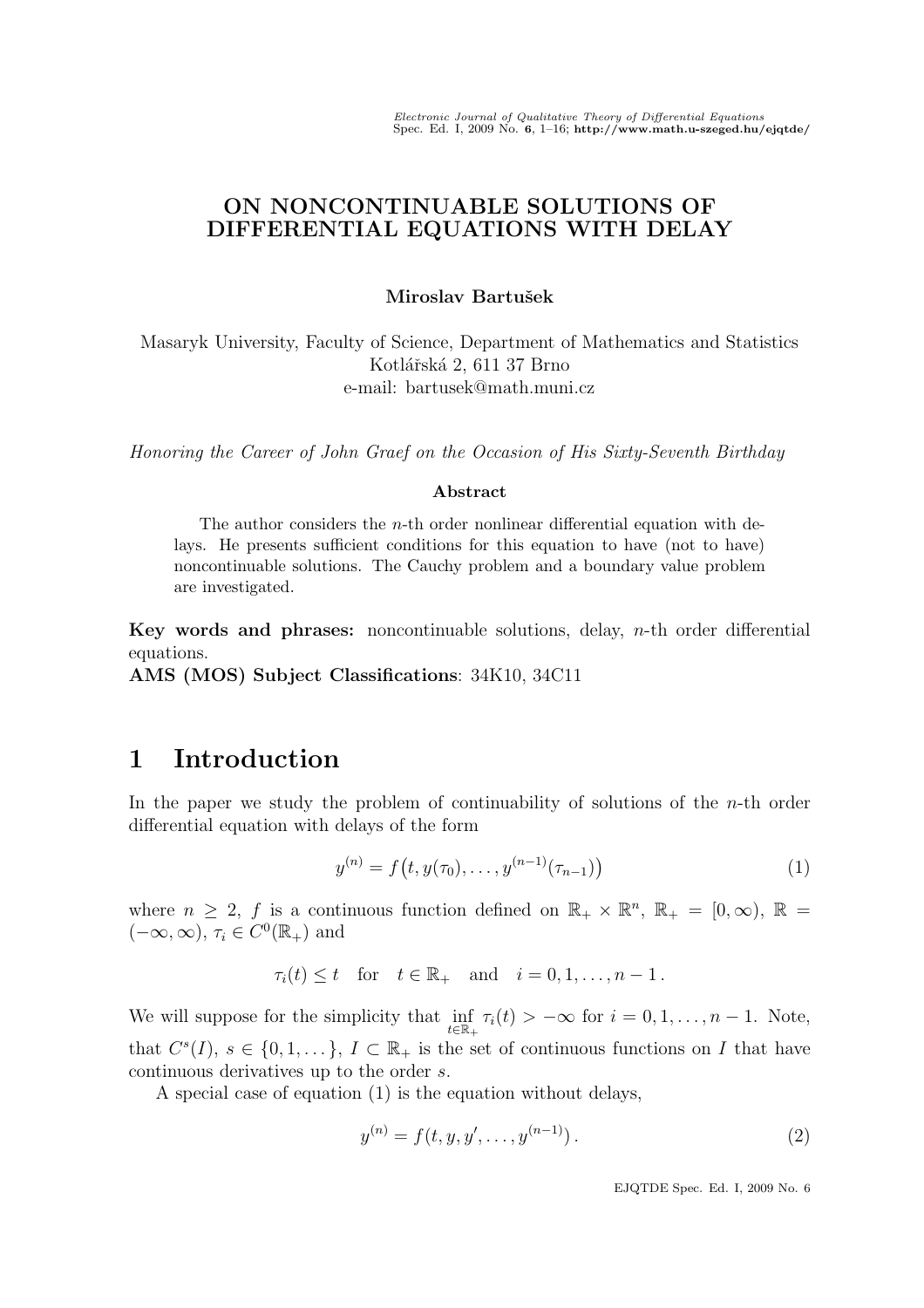**Definition 1.1.** Let  $T \in (0, \infty]$ ,  $T_1 \in [0, T)$ ,  $\sigma_i = \inf_{T_1 \leq t < T} \tau_i(t)$  and  $\phi_i \in C^0[\sigma_i, T_1]$  for  $i = 0, 1, \ldots, n - 1$ . It is said that a function y is a solution of (1) on  $[T_1, T)$  (with the initial conditions  $\{\phi_i\}_{i=0}^{n-1}$  if  $y \in C^{(n)}[T_1, T)$ , (1) holds on  $[T_1, T)$ ,  $y^{(i)}(t) = \phi_i(t)$  on  $[\sigma_i, T_1]$  and  $y^{(i)} \in C^0[\sigma_i, T)$  for  $i = 0, 1, ..., n - 1$ .

We will study solutions on their maximal interval of existence to the right.

**Definition 1.2.** Let y be defined on  $[T_1, T] \subset [0, \infty)$ . Then y is called noncontinuable if  $T < \infty$  and sup  $T_1 \leq t < T$  $|y^{(n-1)}(t)| = \infty$  (i.e. if y cannot be defined at  $t = T$ ). A solution y is defined to be continuable if  $T = \infty$ .

**Definition 1.3.** Let y be a noncontinuable solution of (1) on  $[T_1, T)$ . y is called oscillatory if there exists a sequence of its zeros tending to T. Otherwise, y is called nonoscillatory.

In the two last decades the existence and properties of noncontinuable solutions are investigated mainly for equation (2). It is important to study the existence/nonexistence of such solutions. Properties and different types of continuable solutions of (2) are studied intensively now; it is necessary to know if solutions are continuable or not. Furthermore, noncontinuable solutions appear e.g. in water flow problems in one space dimension, see e.g. [14] (flood waves, a flow in sewerage systems).

Sometimes, the noncontinuability is very important in a definition of some problems. For example, the limit-circle/limit-point problem for (2) has an old history, see e.g. the monograph [7]. The first mathematicians who studied it for the nonlinear equation (2) (with  $n = 2$ ) were Spikes and Graef [18, 19, 28].

**Definition 1.4.** Let  $\alpha \in \{-1, 1\}$  and  $\alpha f(t, x_0, \dots, x_{n-1})x_0 \geq 0$  on  $\mathbb{R}_+ \times \mathbb{R}^n$ . Equation (2) is said to be of the nonlinear limit-circle type if for any solution y defined on  $\mathbb{R}_+$ ,

$$
\int_0^\infty y(t) f(t, y(t), \dots, y^{(n-1)}(t)) dt < \infty
$$

holds. Equation (2) is said to be of the nonlinear limit-point type if there exists a solution y of (2) defined on  $\mathbb{R}_+$  such that

$$
\int_0^\infty y(t) f(t, y(t), \dots, y^{(n-1)}(t)) dt = \infty.
$$
 (3)

According to Definition 1.4 it is necessary to know if a solution y defined on  $\mathbb{R}_+$ and satisfying (3) exists. The following example is very instructive.

Example 1.1. Consider the differential equation

$$
y'' = t^{\alpha}|y|^{\lambda} \text{sgn } y \tag{4}
$$

with  $\lambda > 1$  and  $\alpha \in \mathbb{R}$ .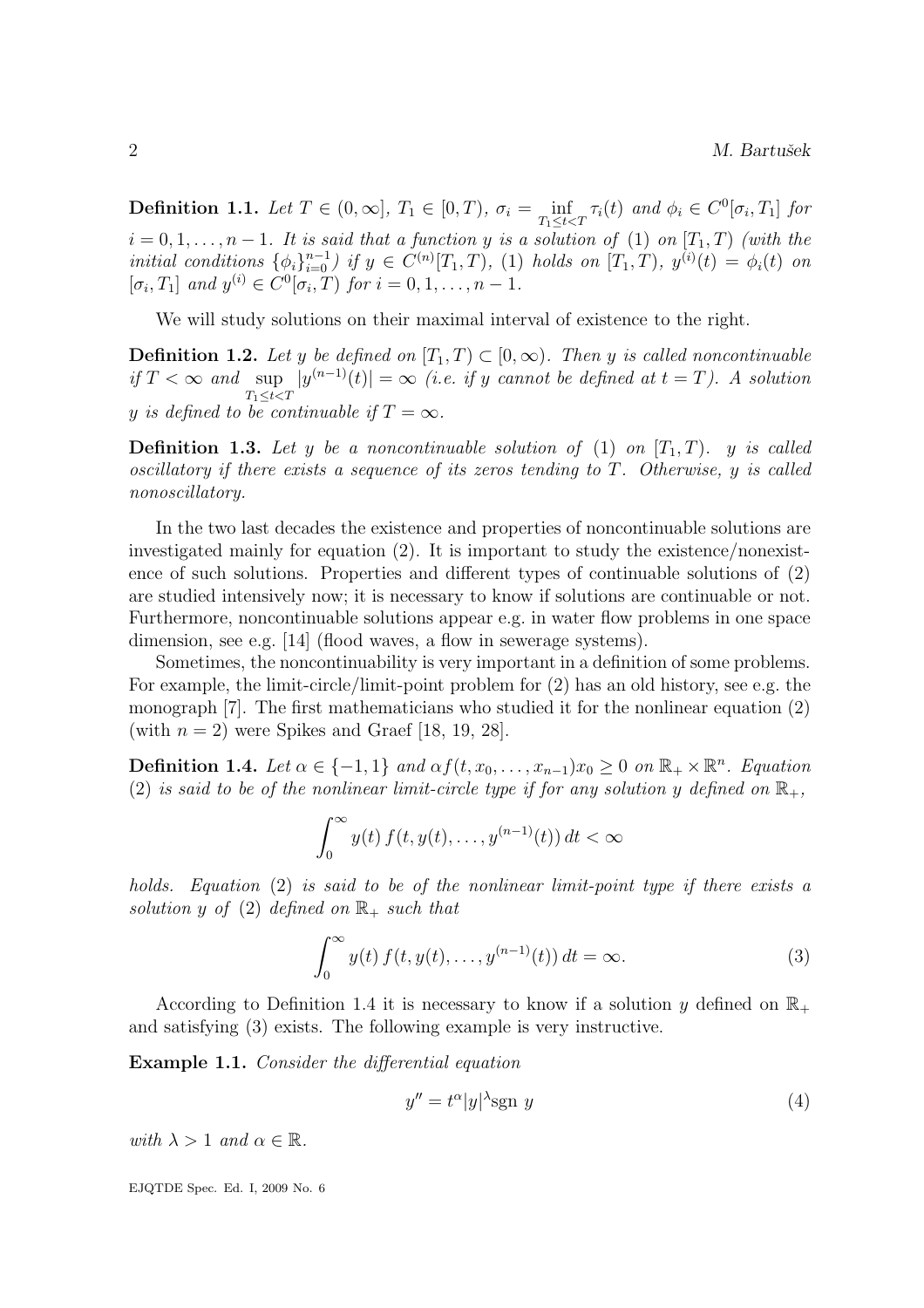(i) Then  $\varepsilon > 0$  exists such that every solution y of (4) with Cauchy initial conditions  $|y(0)| \leq \varepsilon$ ,  $|y'(0)| \leq \varepsilon$  is continuable if and only if  $\alpha < -\lambda - 1$  (see [12]). Hence, if  $\alpha < -\lambda - 1$  then (4) is of the nonlinear limit-point type.

(ii) If  $\alpha \geq -\lambda - 1$ , then every solution y of (4) satisfying  $y(T)y'(T) > 0$  at some  $T \in \mathbb{R}_+$  is noncontinuable (see Lemma 5 in [9]) and (4) is of the nonlinear limit-circle type (Theorem 4 in [9]).

The first results for the nonexistence of noncontinuable solutions of (2) (or its special cases) are given by Wintner, see [21] or [25]  $(n = 2)$ ; other results are obtained in [3, 4, 10, 12, 13, 17, 18, 19, 23, 24]. In particular, noncontinuable solutions do not exist if either f is sublinear in neighbourhoods of  $\pm\infty$  or

$$
|f(t, x_0,...,x_{n-1})| \le r(t) \sum_{i=0}^{n-1} |x_i|
$$
 for  $t \in \mathbb{R}_+$  and  $|x|$  large

with  $r \in C^0(\mathbb{R}_+)$  is positive.

Hence, the existence of noncontinuable solutions may be studied mainly for superlinear equations in neighbourhoods of  $\pm \infty$ . The first results for (2) (n = 2) are obtained in [23] and they are generalized e.g. in [15, 17, 24, 25]. The typical assumptions for the existence of a nonoscillatory noncontinuable solution are  $\alpha \in \{-1,1\}$ ,  $i \in \{0, 1, \ldots, n-1\}, \lambda > 1$  and

$$
\alpha f(t, x_0, \dots, x_{n-1}) \ge r(t) |x_i|^\lambda
$$

for  $\alpha x_i > 0$ ,  $i = 0, \ldots, n - 1$  large enough and  $r \in C^0(\mathbb{R}_+), r > 0$ .

Note, that noncontinuable oscillatory solutions are studied only in [11], [15] and [16].

The authors of the papers [8, 9, 10, 11, 27] stated sets of Cauchy initial conditions for which solutions are noncontinuable; the results are used mainly for solving the nonlinear limit-circle/limit-point problem.

On the other hand, in [10, 12, 26] a set of initial conditions is described for which solutions are continuable even in the superlinear case.

In the last decade, the problem of the existence of noncontinuable solutions with prescribed asymptotics on the right-hand side point  $T$  of the definition interval is studied. More precisely, let  $T \in (0,\infty)$ . In [1, 2, 4, 5, 6], necessary and sufficient conditions for the existence of a solution  $y$  satisfying boundary value problem

$$
T \in (0, \infty), \quad l \in \{-1, 0, 1, \dots, n-2\},
$$
  
\n
$$
C_i \in \mathbb{R} \quad \text{for} \quad i = 0, 1, \dots, l,
$$
  
\n
$$
\lim_{t \to T-} y^{(i)}(t) = C_i \quad \text{for} \quad i = 0, 1, \dots, l,
$$
  
\n
$$
\lim_{t \to T-} |y^{(j)}(t)| = \infty \quad \text{for} \quad j = l+1, \dots, n-1
$$
 (5)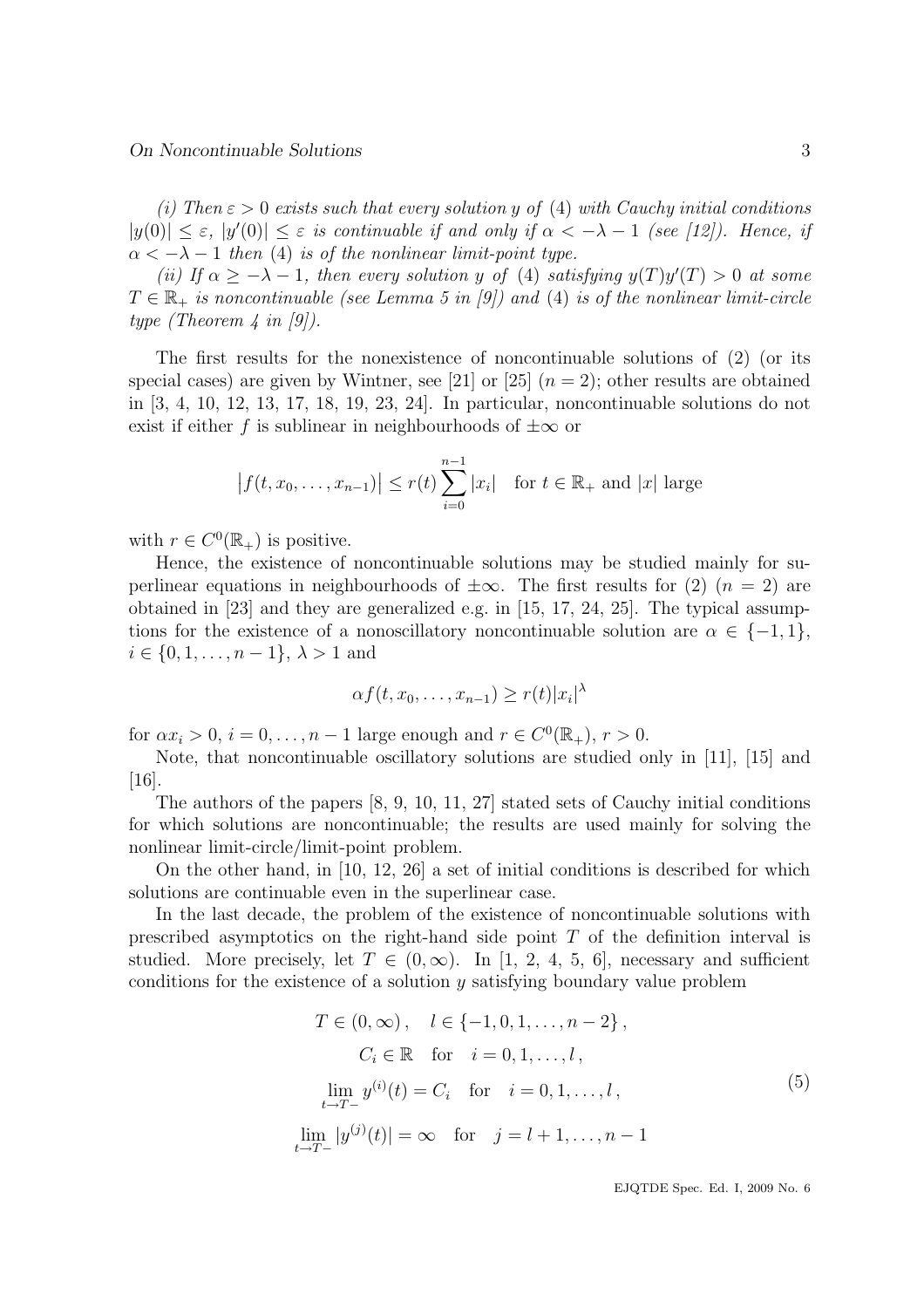(for  $l = -1$ ,  $C_i$  and the first equality is missing); the solution y is defined in a left neighbourhood of T. It has to be stressed that the first authors who studied the problem (5) were Jaroš and Kusano [22] (for  $n = 2$ ).

As concerns equation (1), see the monography [20]. In [12] the continuability of solutions of a functional-differential system is investigated; note that (1) cannot be transformed into this system.

The goal of the paper is to generalize some results given above to equation (1). The following example shows that noncontinuable solutions exist.

Example 1.2. Consider the equation

$$
y'' = \frac{2(\lambda + 1)}{(\lambda - 1)^2} (1 + t)^{\frac{2\lambda}{\lambda - 1}} f(y(\tau(t)))
$$

with  $\lambda > 1$ ,  $f \in C^{0}(\mathbb{R}_{+})$ ,  $f(x) = x^{\lambda}$  on  $[0, 1]$  and  $\tau(t) = t^2$  on  $[0, 1]$ ,  $\tau(t) = t$  for  $t > 1$ . Then  $y(t) = (1-t)^{-\frac{2}{\lambda-1}}$ ,  $t \in [0,1)$  is the noncontinuable solution of the above given equation.

## 2 Nonexistence Results

In this section nonexistence results for noncontinuable solutions will be given. The first theorem is very simple but important.

**Theorem 2.1.** Let  $\tau_i(t) < t$  on  $(0,\infty)$  for  $i = 0,1,\ldots,n-1$ . Then all solutions of (1) are continuable.

*Proof.* Let, contrarily, y be a noncontinuable solution of (1) defined on  $[T_1, T)$ ,  $T >$ T<sub>1</sub>. If we define  $\tau = \max_{0 \le i \le n} \tau_i(T)$ , the assumptions of the theorem yield  $\tau < T$ . Let  $0 < \varepsilon < T - T_1$  and  $\overline{\tau} = \min_{0 \le i < n} \min_{t \in J} \tau_i(t)$  with  $J = [T - \varepsilon, T]$ . Then  $\tau_i(t) \in [\overline{\tau}, \tau]$  for  $i = 0, 1, \ldots, n - 1$  and  $t \in J$ , and due to  $\tau < T$  a constant N exists such that

$$
|y^{(i)}(\tau_i(t))| \le N
$$
 on  $[T - \varepsilon, T)$  for  $i = 0, 1, ..., n - 1$ . (6)

Note, that y is a solution of the equation  $z^{(n)} = b(t)$  with  $b(t) = f(t, y(\tau_0(t)), \ldots,$  $y^{(n-1)}(\tau_{n-1}(t))$ ,  $t \in [T - \varepsilon, T)$ . From this and from (6), y can be defined at  $t = T$ ; that contradicts the noncontinuability of  $y$ .  $\Box$ 

The following lemma is very useful.

**Lemma 2.1** ([26] Lemma 2.1). Let  $\lambda > 1$ ,  $K > 0$ , Q be a continuous nonnegative function on  $\mathbb{R}_+$ , and u be continuous and nonnegative on  $\mathbb{R}_+$  satisfying

$$
u(t) \leq K + \int_0^t Q(s) u^{\lambda}(s) ds
$$
 on  $[0, \tau)$ ,  $\tau \leq \infty$ .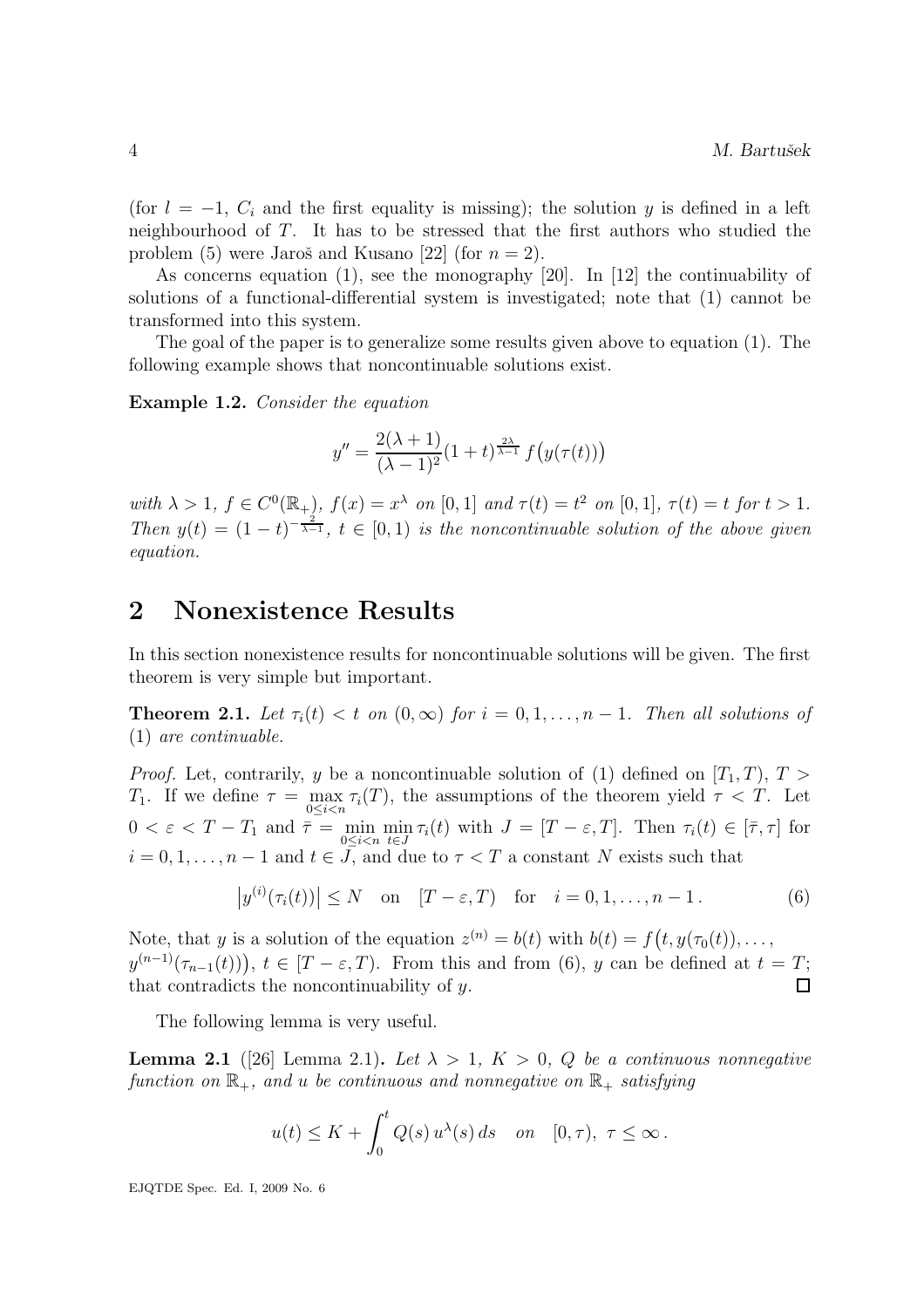On Noncontinuable Solutions 5

If 
$$
(\lambda - 1)K^{\lambda - 1} \int_{0}^{\infty} Q(s) ds < 1
$$
 then  

$$
u(t) \leq K \Big[ 1 - (\lambda - 1)K^{\lambda - 1} \int_{0}^{t} Q(s) ds \Big]^{1/(1 - \lambda)}, \qquad t \in [0, \tau).
$$

The next theorem is devoted to the sublinearity of  $f$ .

**Theorem 2.2.** Let  $r \in C^0(\mathbb{R}_+), r \geq 0$  on  $\mathbb{R}_+$  and let

$$
|f(t, x_0, ..., x_{n-1})| \le r(t) \left[1 + \sum_{i=0}^{n-1} |x_i|\right]
$$

on  $\mathbb{R}_+ \times \mathbb{R}^n$ . Then every solution y of (1) is continuable.

*Proof.* Let y be a solution of (1) defined on  $J \stackrel{\text{def}}{=} [0,T) \subset \mathbb{R}_+$  and let  $\phi_i$  and  $\sigma_i$ ,  $i = 0, 1, \ldots, n-1$ , be given by Definition 1.1. If y is defined on  $[T_1, T)$  with  $T_1 > 0$  the proof is similar. We prove that  $T = \infty$ . Let  $T < \infty$  and y be noncontinuable. Then

$$
\limsup_{t \to T-} u(t) = \infty \tag{7}
$$

where

$$
u(t) = \max_{\sigma_{n-1} \le s \le t} |y^{(n-1)}(s)| + 1, \qquad t \in J.
$$
 (8)

The Taylor series theorem implies

$$
|y^{(i)}(t)| \le \sum_{j=i}^{n-2} \frac{|y^{(j)}(0)|}{(j-i)!} t^{j-i} + \int_0^t \frac{(t-s)^{n-i-2}}{(n-i-2)!} |y^{(n-1)}(s)| ds
$$
  

$$
\le M + M_1 u(t) \le (M + M_1)u(t)
$$

on *J* with  $i = 0, 1, ..., n - 2$ ,  $M = \max_{0 \le i \le n-2}$  $\sum^{n-2}$  $j = i$  $\frac{|y^{(j)}(0)|}{(j-i)!}T^{j-i}$  and  $M_1 = \max_{0 \le i \le n-2}$  $\frac{T^{n-i-1}}{(n-i-1)!}$ . From this and from  $u \geq 1$ ,

$$
|y^{(i)}(\tau_i(t))| \le \max_{\sigma_i \le s \le 0} |\phi_i(s)| + (M + M_1)u(t) \le M_2u(t)
$$

on *J* for  $i = 0, 1, \ldots, n - 2$  with  $M_2 = \max_{0 \leq i < n} \max_{\sigma_i \leq s \leq 0}$  $|\phi_i(s)| + M + M_1$  and, hence,

$$
\left| y^{(i)}(\tau_i(t)) \right| \le (M_2 + 1)u(t), \qquad i = 0, 1, \dots, n - 1.
$$
 (9)

Furthermore,  $(1)$ ,  $(8)$  and  $(9)$  imply

$$
\left| y^{(n-1)}(t) \right| \le \left| y^{(n-1)}(0) \right| + \int_0^t \left| f(s, y(\tau_0(s)), \dots, y^{(n-1)}(\tau_{n-1}(s))) \right| ds
$$
  
\n
$$
\le \left| y^{(n-1)}(0) \right| + \int_0^t \left| r(s) \right| \left[ 1 + \sum_{i=0}^{n-1} \left| y^{(i)}(\tau_i(s)) \right| \right] ds
$$
  
\n
$$
\le \left| y^{(n-1)}(0) \right| + \int_0^t Q(s) u(s) ds
$$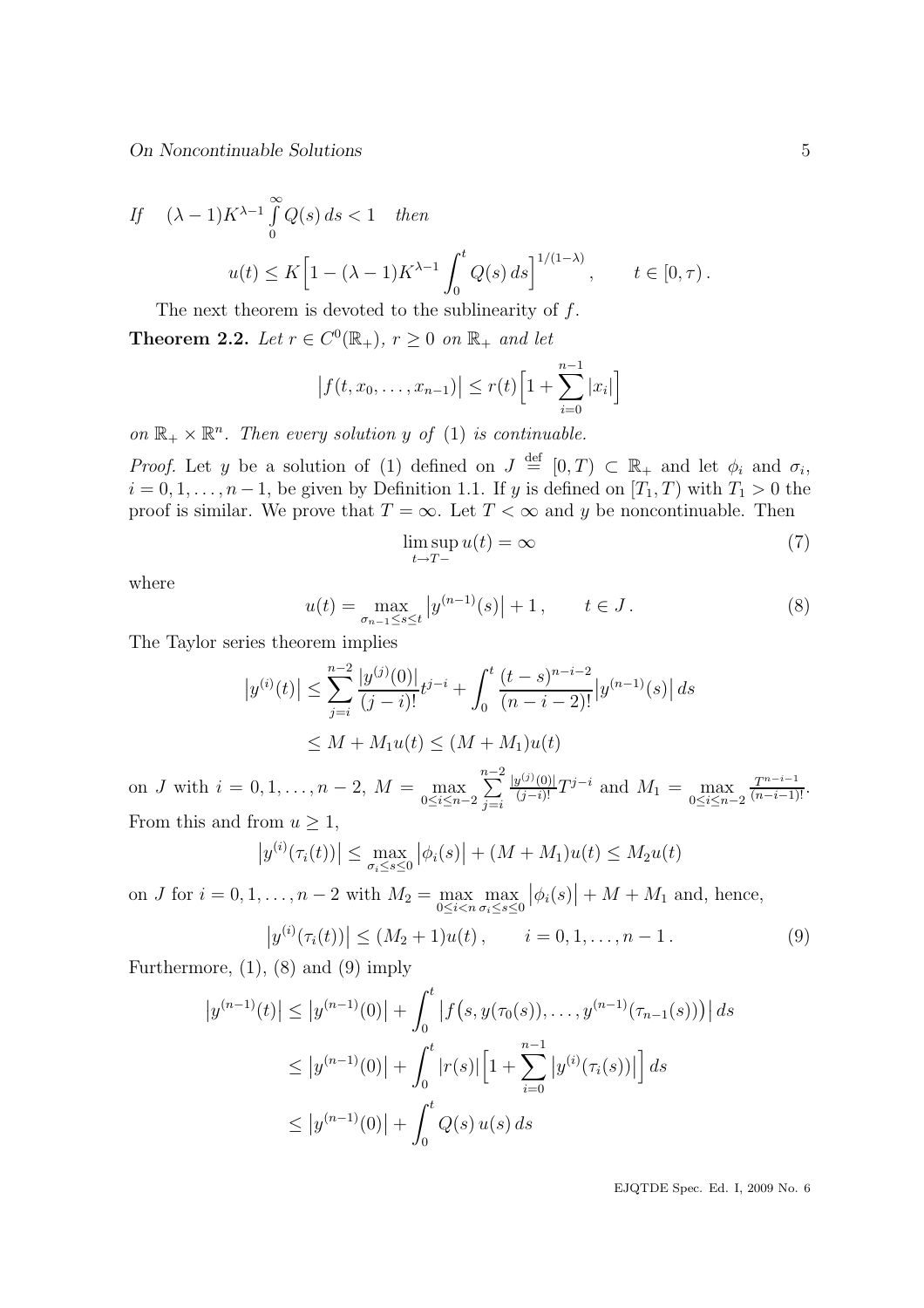$M.$  Bartušek

on J with  $Q(t) = |r(t)| [1 + n + M_2 n]$ . Hence,

$$
u(t) \le K + \int_0^t Q(s) u(s) ds, \qquad t \in J
$$
\n(10)

with  $K = 1 + |y^{(n-1)}(0)| + \max_{\sigma_{n-1} \le s \le 0}$  $|\phi_{n-1}(s)|$ . Then according to Gronwall's inequality, applied to  $(10)$ , u is bounded on J, and that contradicts  $(7)$ .  $\Box$ 

The following theorem describes a set of Cauchy initial conditions whose corresponding solutions are defined on  $\mathbb{R}_+$ , even in the superlinear case.

**Theorem 2.3.** Let  $\lambda > 1$ ,  $r \in C^0(\mathbb{R}_+), r \geq 0$  on  $\mathbb{R}_+$ ,

$$
\left| f(t, x_0, \dots, x_{n-1}) \right| \le r(t) \sum_{i=0}^{n-1} |x_i|^\lambda \tag{11}
$$

on  $\mathbb{R}_+ \times \mathbb{R}^n$  and let

$$
\int_0^\infty t^{\lambda(n-1)} r(t) dt < \infty.
$$
 (12)

Then there exists  $\varepsilon > 0$  such that a solution y of (1) defined in a right neighbourhood of  $t = 0$  with Cauchy initial conditions

$$
\left|\phi_i(t)\right| \leq \varepsilon \quad \text{on} \quad [\sigma_i 0], \ i = 0, 1, \dots, n-1,
$$
\n(13)

is continuable.

*Proof.* Consider a solution y of (1 with the initial conditions satisfying (13) where  $\varepsilon > 0$ is such that

$$
(\lambda - 1)K^{\lambda - 1} \int_0^\infty Q(s) \, ds < 1 \tag{14}
$$

where

$$
Q(t) = (n+1)^{\lambda} r(t) \sum_{i=0}^{n-1} t^{\lambda(n-i-1)}
$$
\n(15)

and

$$
K = 2\varepsilon + \varepsilon^{\lambda}(n+1)^{\lambda} \int_0^{\infty} r(s) \left[ n + \sum_{i=0}^{n-1} \sum_{j=i}^{n-2} s^{\lambda(j-i)} \right] ds.
$$
 (16)

Note, that according to (12),  $K < \infty$  and  $\varepsilon$  exist.

We prove that y is defined on  $\mathbb{R}_+$ . Assume for the sake of contradiction that y is noncontinuable on  $J \stackrel{\text{def}}{=} [0, T), T < \infty$ . Then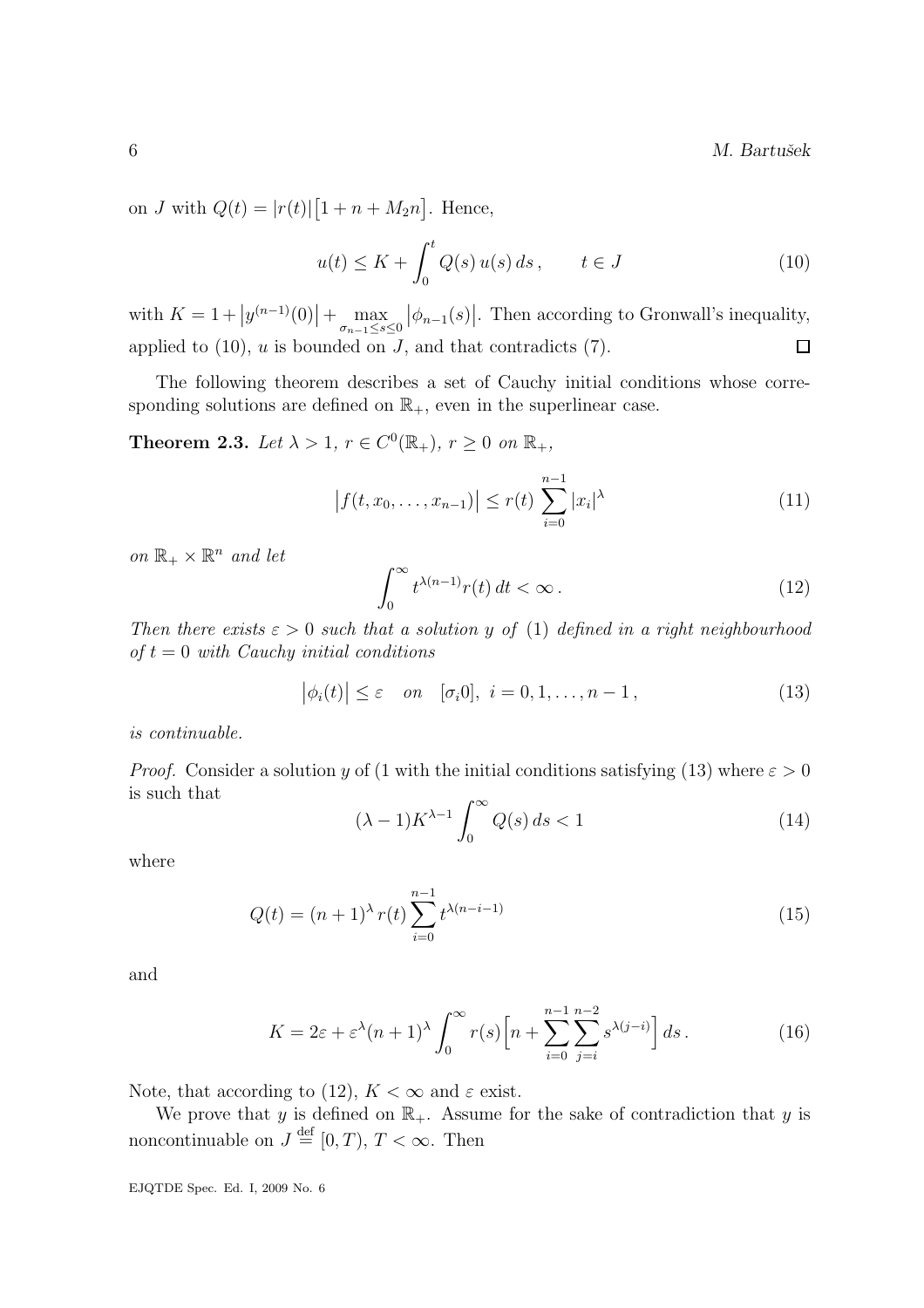$$
\limsup_{t \to T-} u(t) = \infty \tag{17}
$$

where

$$
u(t) = \max_{\sigma_{n-1} \le s \le t} |y^{(n-1)}(s)|, \qquad t \in [0, T). \tag{18}
$$

The Taylor series theorem and (13) imply

$$
\left| y^{(i)}(t) \right| \le \varepsilon \sum_{j=i}^{n-2} \frac{t^{j-i}}{(j-i)!} + \int_0^t \frac{(t-\sigma)^{n-i-2}}{(n-i-2)!} |y^{(n-1)}(\sigma)| d\sigma \tag{19}
$$

on *J* for  $i = 0, 1, ..., n - 2$ . Hence (13) and (19) yield

$$
\left| y^{(i)}(\tau_i(t)) \right| \le \max_{\sigma_i \le s \le 0} |\phi_i(s)| + \max_{0 \le s \le t} |y^{(i)}(s)| \le \varepsilon \left( 1 + \sum_{j=i}^{n-2} t^{j-i} \right) + t^{n-i-1} u(t) \tag{20}
$$

on *J* for  $i = 0, 1, \ldots, n - 2$ . If we define  $\sum_{i=k}^{l} = 0$  for  $k > l$ , (20) is valid for  $i = n - 1$ , too.

The following inequality is very useful. If  $\lambda > 0$ ,  $m \in \{1, 2, \dots\}$  and  $a_i \in (0, \infty)$ for  $i = 1, 2, \ldots m$ , then

$$
(a_1 + \dots + a_m)^{\lambda} \le m^{\lambda} (a_1^{\lambda} + \dots + a_m^{\lambda}). \tag{21}
$$

According to (11), (13), (15), (20) and (21)

$$
|y^{(n-1)}(t)| \le |y^{(n-1)}(0)| + \int_0^t |y^{(n)}(s)| ds
$$
  
\n
$$
\le \varepsilon + \int_0^t r(s) \sum_{i=0}^{n-1} |y^{(i)}(\tau_i(s))|^{\lambda} ds
$$
  
\n
$$
\le \varepsilon + \int_0^t r(s) \sum_{i=0}^{n-1} (\varepsilon + \varepsilon \sum_{j=i}^{n-2} s^{j-i} + s^{n-i-1} u(s))^{\lambda} ds
$$
  
\n
$$
\le \varepsilon + \int_0^t r(s) \sum_{i=0}^{n-1} (n-i+1)^{\lambda}
$$
  
\n
$$
\times \left[ \varepsilon^{\lambda} + \varepsilon^{\lambda} \sum_{j=i}^{n-2} s^{\lambda(j-i)} + s^{\lambda(n-i-1)} u^{\lambda}(s) \right] ds
$$
  
\n
$$
\le K_1 + \int_0^t Q(s) u^{\lambda}(s) ds
$$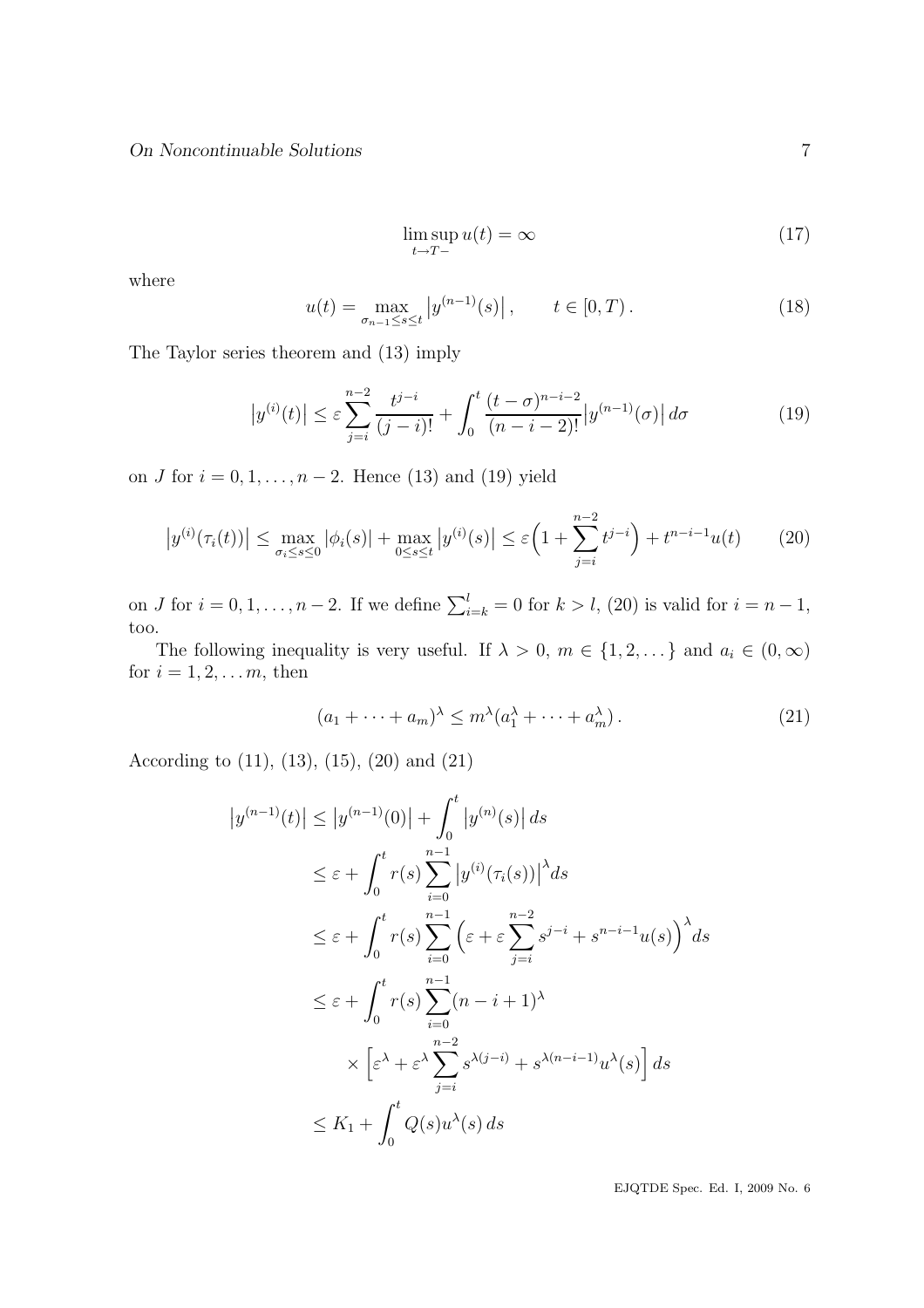on J with

$$
K_1 = \varepsilon + \varepsilon^{\lambda} (n+1)^{\lambda} \int_0^{\infty} r(s) \left[ n + \sum_{i=0}^{n-1} \sum_{j=i}^{n-2} s^{\lambda(j-i)} \right].
$$

From this and from (18)

$$
u(t) \le K + \int_0^t Q(s) u^{\lambda}(s) ds, \qquad t \in J.
$$
 (22)

Then (14)–(16) and (22) imply all assumptions of Lemma 2.1 are satisfied (with  $\tau = T$ ) and  $u$  is bounded on  $J$ ; that contradicts  $(17)$ .  $\Box$ 

Remark 2.1. The method of the proof of Theorem 2.3 was used in [12] for a different type of the differential equation.

Next, we look for sufficient conditions under which such solutions do not exist for Equation (1). So we study the nonexistence of noncontinuable solutions of (1) defined in a left neighbourhood of  $T \in (0, \infty)$  and satisfying either

$$
\lim_{t \to T-} y^{(i)}(t) = \infty, \qquad i = 0, 1, \dots, n-1
$$
\n(23)

or  $l \in \{0, 1, \ldots, n-2\}, C_i > 0$  for  $i = 0, 1, \ldots, l$ ,

$$
\lim_{t \to T-} y^{(i)}(t) = C_i \quad \text{for} \quad i = 0, 1, ..., l \quad \text{and}
$$
\n
$$
\lim_{t \to T-} y^{(j)}(t) = \infty \quad \text{for} \quad j = l+1, ..., n-1.
$$
\n(24)

Needed results for equations (2) and

$$
z^{(n)} = K(z^{(k)})^{\lambda} \tag{25}
$$

and a comparison theorem will be given in the following two lemmas.

Lemma 2.2. Let  $T \in (0, \infty)$ ,  $k \in \{0, 1, ..., n-1\}$  and  $K > 0$ .

- (i) If  $k > 0$ ,  $\lambda > 1 + \frac{1}{k}$ , then (25) has no solution y satisfying (23).
- (ii) Let  $l \in \{0, 1, \ldots, n-2\}$  and let either  $l < k$  and  $1 < \lambda < 1 + \frac{n-k}{k-l}$  or  $l < k-1$ and  $\lambda \geq 1 + \frac{n-k}{k-l-1}$ . Then (25) has no solution y satisfying (24).

Proof. It follows from Theorem 2 in [4] (Theorems 3.1 and 3.2 in [6] or [3]) in case (i)  $(\text{case (ii)}).$  $\Box$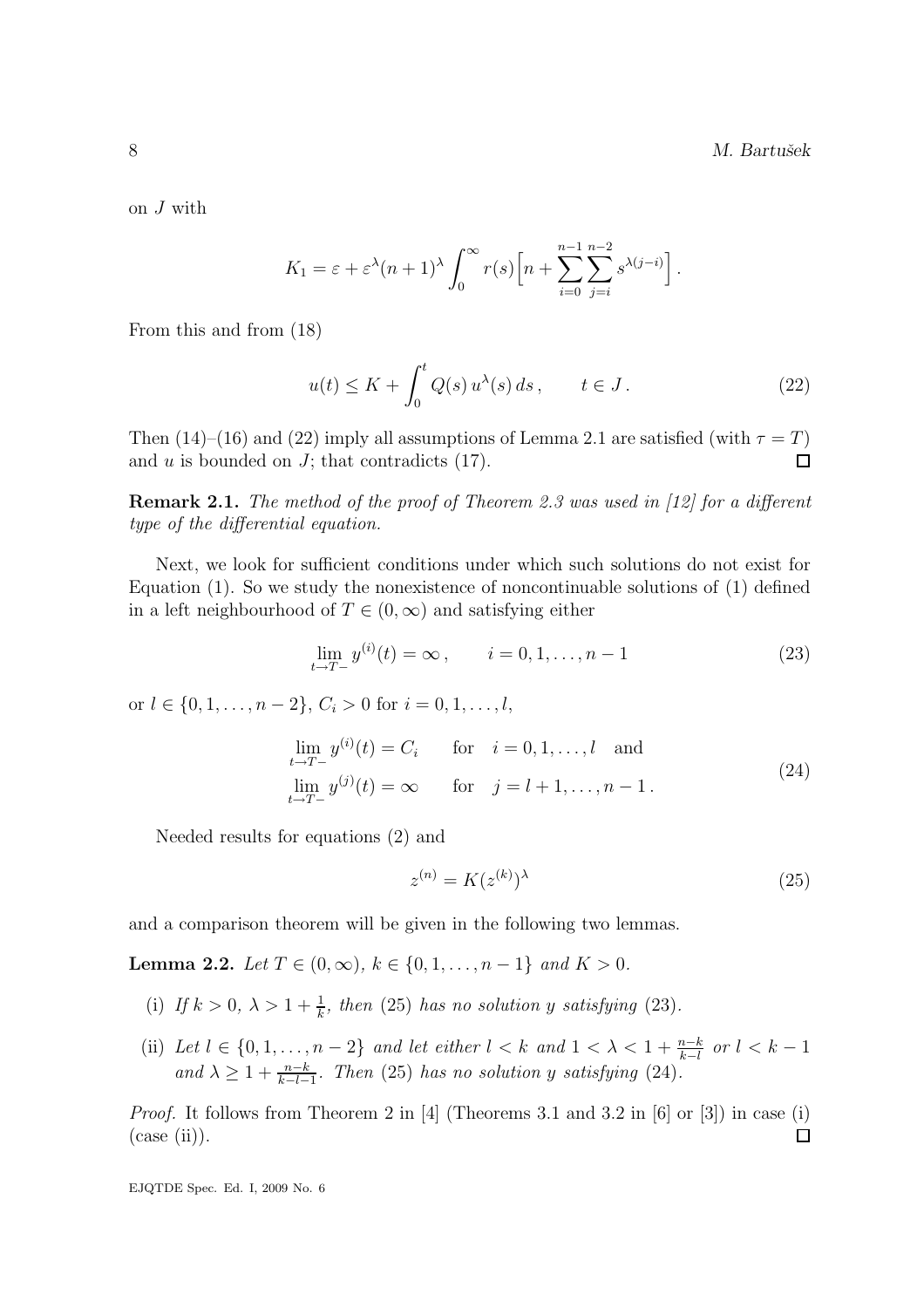Lemma 2.3. Let  $T_1 > 0, K > 0, M \ge 0, k \in \{0, 1, \ldots, n-1\}, \lambda > 1$  and

$$
0 \le f(t, x_0, x_1, \dots, x_{n-1}) \le K x_k^{\lambda}
$$
\n
$$
(26)
$$

for  $t \in [0, T_1]$  and  $x_i \geq M$ ,  $i = 0, 1, ..., n - 1$ . Let y be a solution of (1) defined on  $[0, T)$  satisfying Cauchy initial conditions  $\phi_i(t) \geq M$ ,  $t \in [\sigma_i, 0]$ ,  $i = 0, 1, \ldots, n-1$ . Let z be a solution of (25) satisfying Cauchy initial conditions

$$
z^{(i)}(0) > \max_{\sigma_i \le t \le 0} \phi_i(t), \qquad i = 0, 1, \ldots, n-1
$$

defined on  $[0, T_1)$ . Then

$$
y^{(i)}(t) \le z^{(i)}(t)
$$
,  $t \in [0, T_1)$ ,  $i = 0, 1, ..., n - 1$ .

*Proof.* Note that solutions of Cauchy problems for  $(25)$  are unique. Moreover,  $y^{(i)}$  and  $z^{(i)}$  are nondecreasing on  $[0, T_1)$  and so,  $(26)$  implies

$$
y^{(n)}(t) = f(t, y(\tau_0(t)), \dots, y^{(n-1)}(\tau_{n-1}(t))) \le K(y^k(\tau_k(t)))^{\lambda} \le K(y^k(t))^{\lambda}, \quad t \in [0, T).
$$

From this and from theorems on differential inequalities (see [21]) applied on (1) and (25) (transformed into the system) we obtain the result of the lemma.  $\Box$ 

**Theorem 2.4.** Let  $T \in (0, \infty)$ ,  $\lambda > 1$  and  $M \ge 0$ .

(i) Suppose  $K > 0, k \in \{1, ..., n-1\}, \lambda > 1 + \frac{1}{k},$  $0 \le f(t, x_0, x_1, \ldots, x_{n-1}) \le K x_k^{\lambda}$ (27)

for  $t \in [0, T]$  and  $x_i \geq M$ ,  $i = 0, 1, ..., n - 1$ . Then there exists no solution y of (1) defined on  $[0, T)$  with Cauchy initial conditions

$$
M \le \phi_i(t), \qquad t \in [\sigma_i, 0], \ i = 0, 1, \dots, n - 1,
$$
\n(28)

satisfying  $(23)$ .

(ii) Let

$$
f(t, x_0, \dots, x_{n-1}) \le 0
$$
\n(29)

for  $t \in [0, T]$  and  $x_i > M$ ,  $i = 0, 1, ..., n-1$ . Then there exists no solution y of (1) defined on  $[0, T)$  with (28) satisfying (23).

*Proof.* (i) Assume for the sake of contradiction that y be a solution of  $(1)$  with  $(28)$ and (23). Let us consider (25) with Cauchy initial conditions

$$
z^{(i)}(0) > \max_{\sigma_i \le s \le 0} \phi_i(s), \qquad i = 0, 1, \dots, n-1.
$$
 (30)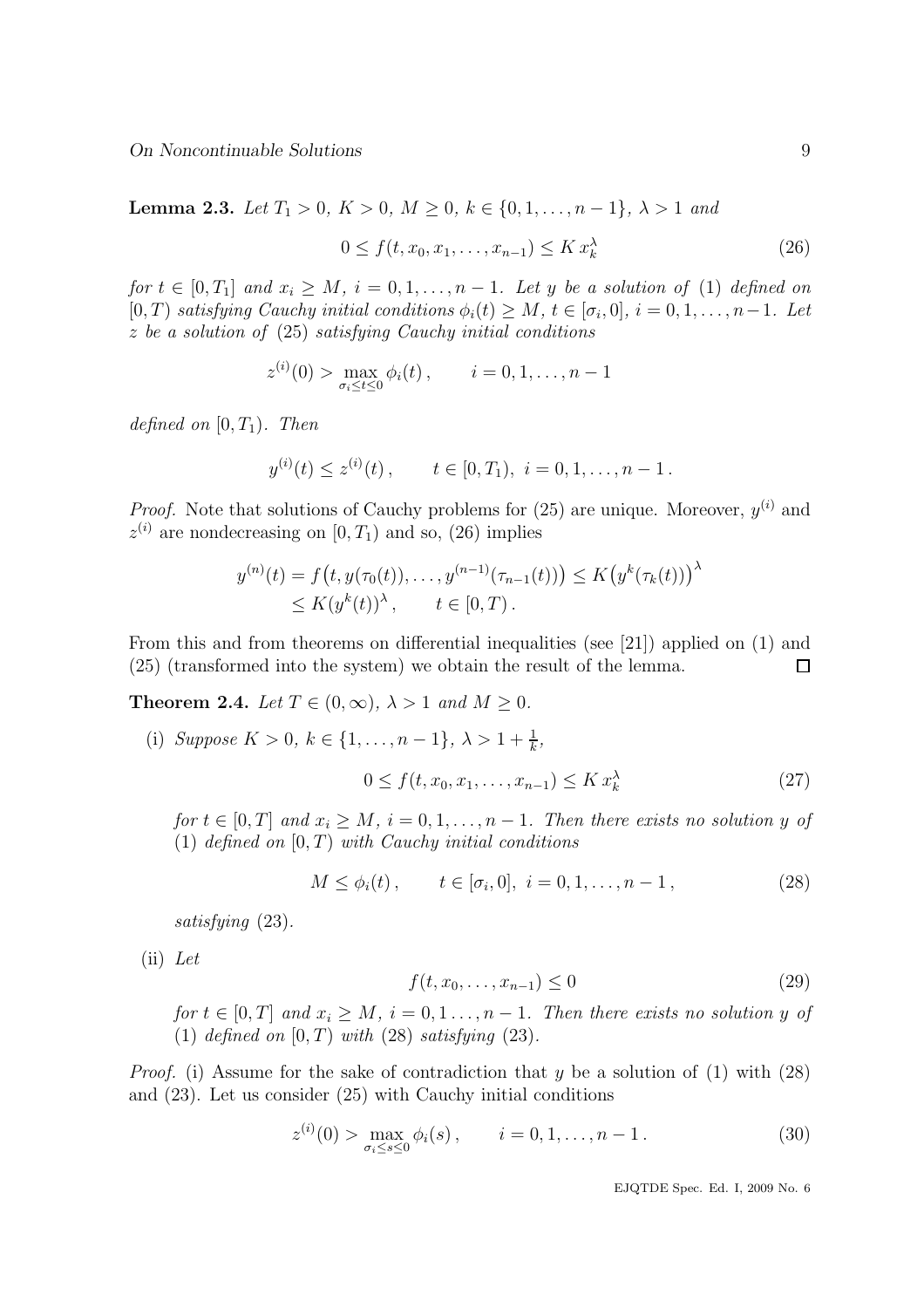Note, that  $y^{(i)}$  and  $z^{(i)}$ ,  $i = 0, 1, ..., n-1$ , are nonnegative and nondecreasing functions on their definition intervals. As according to (27)

$$
f(t, y(\tau_0(t)), \dots, y^{(n-1)}(\tau_{n-1}(t))) \le K(y^{(k)}(\tau_k(t)))^{\lambda} \le K(y^{(k)}(t))^{\lambda}
$$

on  $[0, T)$ , Lemma 2.3 applied on (1) and (25), it follows that  $z^{(i)}(t) \geq y^{(i)}(t)$ ,  $i =$  $0, 1, \ldots, n-1$ , for all t where y and z are defined. It follows from this and from (23) that  $T_1 \in (0,T]$  exists with  $\lim_{t \to T_1^-} z(t) = \infty$  and, hence,  $\lim_{t \to T_1^-} z^{(i)}(t) = \infty$  for  $i = 0, 1, \ldots, n-1$ . The contradiction with Lemma 2.2(i)  $(T = T_1)$  proves the statement.

(ii) Let y be a noncontinuable solution on  $(0, T)$  with (29), (28) and (23). Then (23) implies

$$
\limsup_{t \to T-} y^{(n)}(t) = \infty.
$$
\n(31)

Furthermore, (1) and (29) imply  $y^{(n)}$  is bounded in a left neighbourhood of T. The contradiction with (31) proves the statement.  $\Box$ 

Theorem 2.5. Let  $T \in (0, \infty)$ ,  $\lambda > 1$ ,  $k \in \{1, 2, ..., n-1\}$ ,  $l \in \{0, 1, ..., n-1\}$ ,  $M \geq 0, C_i \geq M$  for  $i = 0, 1, \ldots, l$  and let either  $l \geq k$  and  $\lambda > 1 + \frac{1}{k}$  or

$$
l < k < \frac{n-1}{2} \quad and \quad 1 + \frac{1}{k} < \lambda < 1 + \frac{n-k}{k} \tag{32}
$$

or  $l < k - 1$  and  $\lambda \geq 1 + \frac{n-k}{k-l-1}$ . Suppose

$$
0 \le f(t, x_0, x_1, \dots, x_{n-1}) \le K x_k^{\lambda}
$$
\n
$$
(33)
$$

for  $t \in [0, T]$  and  $x_i \geq M$ ,  $i = 0, 1, ..., n - 1$ . Then there exists no solution y of (1) defined on  $[0, T)$  with Cauchy initial conditions

$$
M \le \phi_i(t), \qquad t \in [\sigma_i, 0], \ i = 0, 1, \dots, n - 1 \tag{34}
$$

satisfying (24).

*Proof.* For the sake of contradiction, let y be a solution of  $(1)$  with  $(33)$  and  $(24)$ . Let us consider Equation (25) with (30). We prove similarly as in the proof of Theorem 2.4 that  $z^{(i)}(t) \ge y^{(i)}(t), i = 0, 1, \ldots, n-1$ , on the intersection of the definition intervals of y and z. Note, that  $z^{(i)}$  and  $y^{(i)}$  are nonnegative and nondecreasing for  $i = 0, 1, ..., n-1$ . Hence,  $T_1 \in (0, T]$  exists such that

$$
\lim_{t \to T_1-} z^{(j)}(t) = \infty \text{ for } j = l+1, \dots, n-1.
$$

As  $z^{(i)}$  is nondecreasing on  $[0, T_1)$  for  $i = 0, 1, \ldots, n - 1$ ,  $\lim_{t \to T-} z^{(i)}(t) = \overline{C}_i$ ,  $i =$  $0, 1, \ldots, n-1$ , with  $\overline{C}_i \in [M, \infty) \cup \{\infty\}$ . From this either

$$
\lim_{t \to T_1-} z^{(i)}(t) = \infty, \qquad i = 0, 1, \dots, n-1,
$$
\n(35)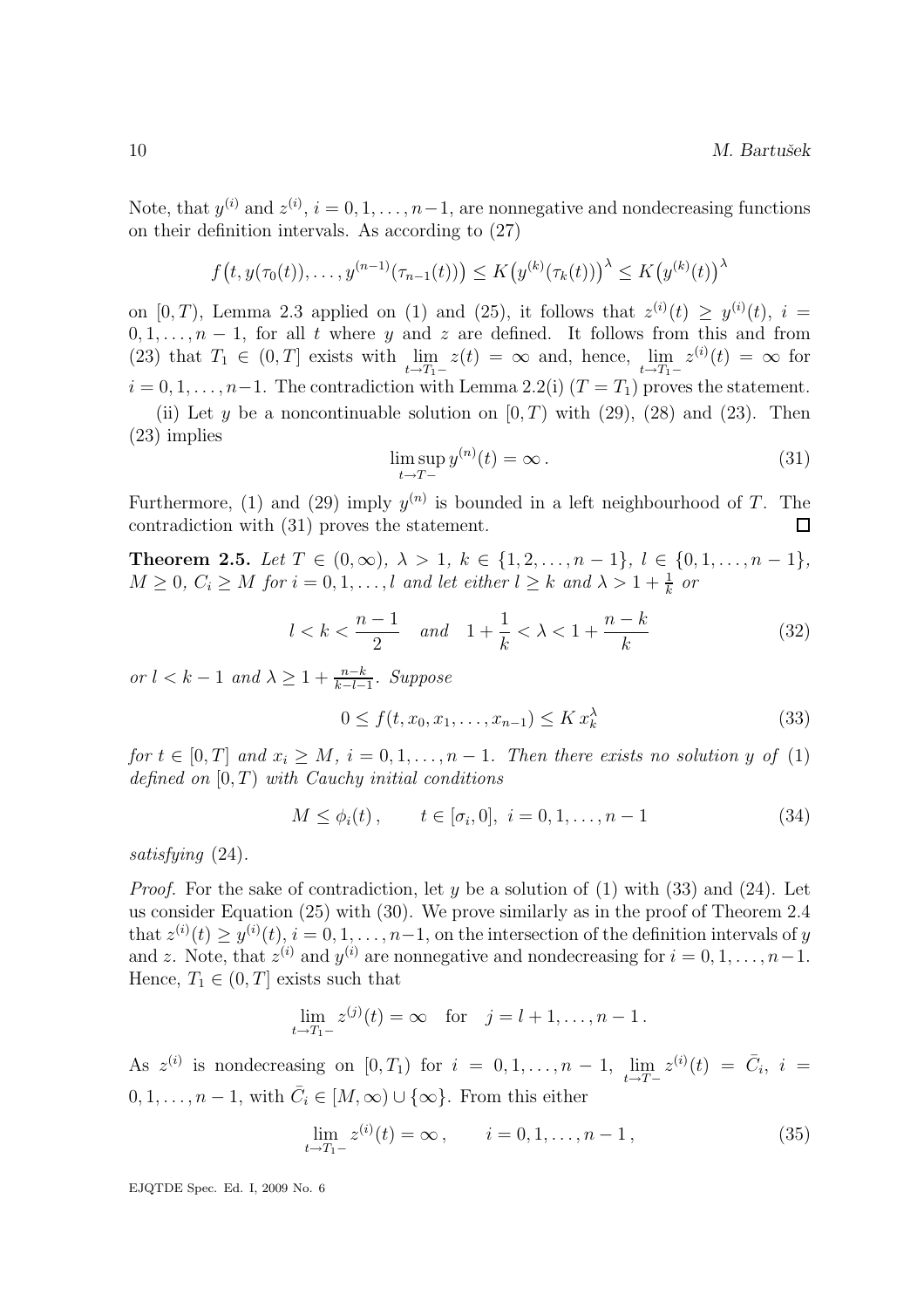or  $\bar{l} \in \{0, 1, \ldots, l\}$  exists such that

$$
\lim_{t \to T_1^-} z^{(i)}(t) = \bar{C}_i, \quad \text{for} \quad i = 0, 1, \dots, l_0,
$$
\n(36)

and

$$
\lim_{t \to T_1-} z^{(j)}(t) = \infty, \quad \text{for} \quad j = l_0 + 1, l_0 + 2, \dots, n - 1. \tag{37}
$$

Furthermore, the definition of  $\lambda$  implies  $k > 0$  and  $\lambda > 1 + \frac{1}{k}$  and according to Lemma 2.1(i) the relation (35) is not valid. Let  $l_0$  exist such that (36) and (37) holds.

Let  $k > l$ . We apply Lemma 2.2 (ii) with  $T = T_1$  and  $l = l_0$ . Then according to the definition of  $\lambda$  we have either  $l_0 < k$  and  $1 < \lambda < 1 + \frac{n-k}{k-l_0}$  or  $l_0 < k-1$ and  $\lambda \geq 1 + \frac{n-k}{k-l_0-1}$ . Hence, the assumptions of Lemma 2.2(ii) hold and there exists no solution satisfying (36) and (37). Note, that  $k < \frac{n-1}{2}$  in (32) is necessary for the second assumptions in (32) to be nonempty.

Suppose the last case  $k \leq l$ . Then (1), (33) and (34) imply

$$
y^{(n)}(t) = f(t, y(\tau_0(t)), \dots, y^{(n-1)}(\tau_{n-1}(t))) \le K (y^{(k)}(\tau_k(t)))^{\lambda} \le K (y^{(k)}(t))^{\lambda} \le K C_k < \infty.
$$

Hence,  $y^{(n-1)}$  is bounded on  $[0, T)$  and the contradiction with  $\lim_{t \to T-} y^{(n-1)}(t) = \infty$  (see (24)) proves the statement in this case.  $\Box$ 

Remark 2.2. In Theorems 2.4 and 2.5 positive solutions of (1) are studied. Negative solutions satisfying either (23) or (24) with  $-\infty$  and  $C_i < 0$  for  $i = 0, 1, \ldots, l$ , can be studied similarly; it is possible to use the tranformation  $y = -Y$ .

Example 1.2 shows that a solution satisfying (23) exists. Similarly, according to the following example, solutions satisfying (24) exist.

**Example 2.1.** Consider the equation  $y'' = \frac{1}{8}$  $\frac{1}{8}(1+t)^{3/2}f(y'(\tau(t)))$  with  $f \in C^{0}(\mathbb{R}_{+}),$  $f(x) = x^3$  on [0,1] and  $\tau(t) = t^2$  on [0,1],  $\tau(t) = t$  for  $t > 1$ . Then  $y(t) = -4(1 (t)^{1/2} + 5$  is noncontinuable on [0, 1),  $\lim_{t \to 1^-} y(t) = 5$ ,  $\lim_{t \to 1^-} y'(t) = \infty$ .

## 3 Existence Theorems

In this section existence results will be derived. We need the following main lemma that investigates properties of the equation

$$
z^{(n)} = K(z^{(k)}(\tau(t)))^{\lambda}
$$
\n(38)

for a special  $\tau$ .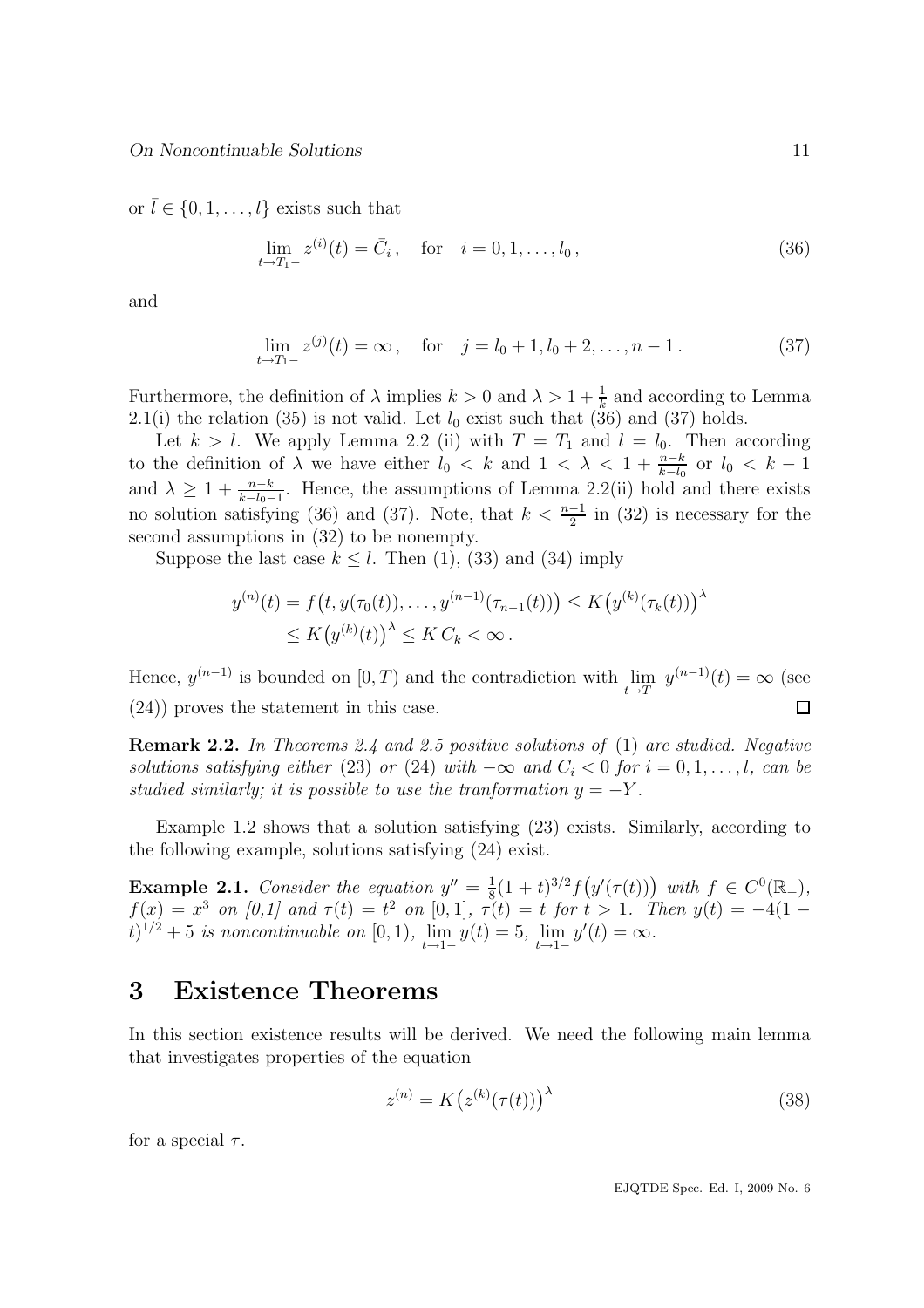**Lemma 3.1.** Let  $T > 0$ ,  $\lambda > 1$ ,  $K > 0$ ,  $K_1 > 0$ ,  $k \in \{0, 1, ..., n-1\}$   $\overline{\tau} \geq 1$  and  $\tau(t) = \bar{\tau}t + T(1-\bar{\tau})$  on  $(-\infty,T]$ . If either  $k = 0$  or  $\lambda \neq \frac{n-m}{k-m}$  $\frac{n-m}{k-m}$  for  $m = 0, 1, \ldots, k-1$ , then (38) has a noncontinuable solution

$$
z(t) = M(T - \tau(t))^{-s} + K_1(T + t)^{k-1} \text{sgn } k \tag{39}
$$

on  $(-\infty,T)$  where  $s=\frac{n-k\lambda}{\lambda-1}$  $\frac{\lambda - k\lambda}{\lambda - 1}$ , and

$$
M = \bar{\tau}^{\frac{n + \lambda(s+k)}{\lambda-1}} K^{-\frac{1}{\lambda-1}} \prod_{j=0}^{n-k-1} \left( \frac{n-k}{\lambda-1} + j \right)^{1/(\lambda-1)} \prod_{j=0}^{k-1} \left( \frac{n-k\lambda}{\lambda-1} + j \right)^{-1}.
$$

*Proof.* Note, that  $\tau(T) = T$  and  $\tau$  is the delay in  $(-\infty, T]$ . The fact that (39) is a solution of (38) can be obtained by the direct computation. This solution is defined if and only if  $M \in \mathbb{R}$ ; i.e., if and only if  $s = \frac{n-k\lambda}{\lambda-1}$  $\frac{k-k\lambda}{\lambda-1} \notin \{0, -1, -2, \ldots, -k+1\}.$  This is valid if either  $k = 0$  or  $\lambda \neq \frac{n-m}{k-m}$  $\frac{n-m}{k-m}$  for  $m = 0, 1, ..., k-1$ . As

$$
z^{(n-1)}(t) = M\overline{\tau}^{n-1}s(s+1)\dots(s+n-2)(T-\tau(t))^{-s-n+1}
$$
  
=  $C(T-\tau(t))^{-s-n+1}$ 

with

$$
C = \bar \tau^{\frac{n+ \lambda(s+k)}{\lambda-1} + n-1} K^{-\frac{1}{\lambda-1}} \prod_{j=0}^{n-k-1} \Big( \frac{n-k}{\lambda-1} + j \Big)^{1/(\lambda-1)} \prod_{j=0}^{n-k-2} \Big( \frac{n-k}{\lambda-1} + j \Big) > 0 \,,
$$

it follows that z is noncontinuable on  $(-\infty, T)$ .

Lemma 3.2. Let  $0 \leq T_1 < T < \infty$ ,  $K > 0$ ,  $k \in \{0, 1, ..., n-1\}$ ,  $\lambda > 1$ ,  $M \geq 0$ ,  $\tau \in C^0[T_1, T), \tau(t) \leq \tau_k(t)$  on  $[T_1, T]$ . Let  $f(t, x_0, \ldots, x_{n-1}) \geq K x_k^{\lambda}$  for  $t \in [T_1, T]$ and  $x_i \geq M$ ,  $i = 0, 1, ..., n - 1$ . Suppose z is a solution of (38) defined on  $[T_1, T)$ with the initial conditions  $\bar{\phi}_i(t) \geq M$ ,  $t \in [\bar{\sigma}_i, T_1]$ ,  $i = 0, 1, ..., n-1$ . If y is a solution of (1), defined on  $[T_1, T)$  with the initial conditions  $\phi_i(t) > \max_{\bar{\sigma}_i \leq s \leq T_1} \bar{\phi}_i(s)$ ,  $t \in [\sigma_i, T_1]$ ,  $i = 0, 1, \ldots, n - 1, \text{ then}$ 

$$
z^{(i)}(t) \le y^{(i)}(t)
$$
,  $t \in [T_1, T)$ ,  $i = 0, 1, ..., n - 1$ .

Here  $\sigma_i$  and  $\bar{\sigma}_i$  are numbers from Definition 1.1, applied on (38) and (1), respectively.

Proof. It can be proved by the same way as well known theorems on differential inequalities without delay, see e.g. [21].  $\Box$ 

The next theorem addresses a boundary value problem and provides sufficient conditions for the existence of noncontinuable solution of (1) in a left neighbourhood of a given number  $T > 0$ .

$$
\square
$$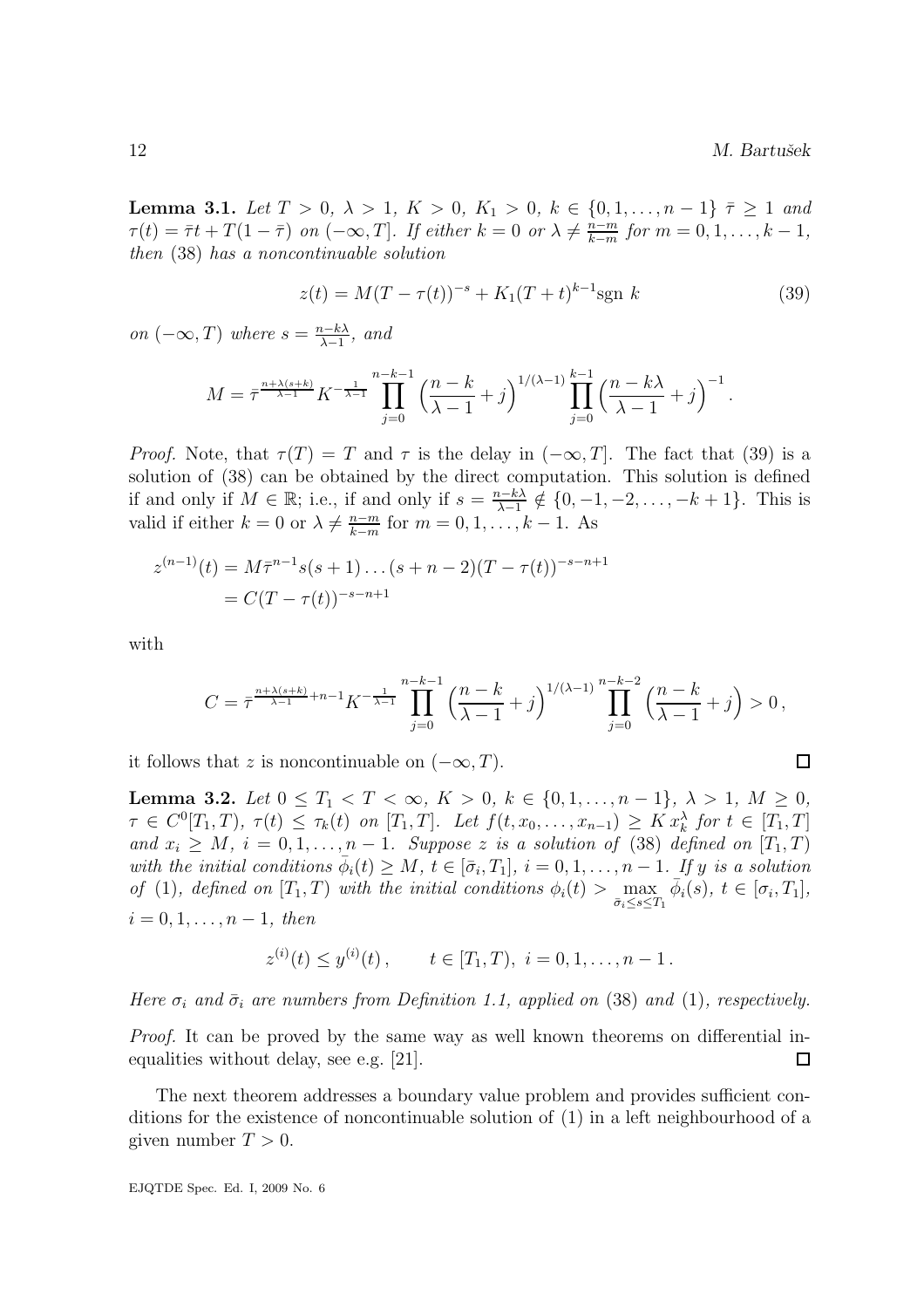**Theorem 3.1.** Let  $0 \leq T_1 < T < \infty$ ,  $r \in C^0([T_1, T]), \ k \in \{0, 1, \ldots, n-1\}, \ M \geq 0$ ,  $\bar{\tau} > 1, \lambda > 1,$ 

$$
t - \tau_i(t) > 0
$$
 for  $i = 0, 1, ..., n - 1$  on  $[T_1, T)$ , (40)

$$
r(t) > 0 \quad and \quad t - \tau_k(t) \le (\bar{\tau} - 1)(T - t) \quad on \quad [T_1, T], \tag{41}
$$

and

$$
f(t, x_0, x_1, \dots, x_{n-1}) \ge r(t) \, x_k^{\lambda} \tag{42}
$$

for  $T_1 \le t \le T$ ,  $x_i \ge M$ ,  $i = 0, 1, ..., n - 1$ . Then there exists  $\delta > 0$  such that every solution of  $(1)$  with the initial conditions

$$
\phi_i(t) > \delta \text{ for } \sigma_i \le t \le T_1, \quad \sigma_i = \min_{T_1 \le t \le T} \tau_i(t), \quad i = 0, 1, ..., n-1,
$$
 (43)

is defined on  $[T_1, T]$  and it is noncontinuable.

Proof. Let  $K = \min_{T_1 \le t \le T} r(t) > 0$  and  $\tau(t) = \overline{\tau}t + T(1-\overline{\tau})$ ; hence  $t - \tau(t) = (\overline{\tau} - 1)(T - t)$ . Let  $\lambda \neq \frac{n-m}{k-m}$  $\frac{n-m}{k-m}$  for  $m = 0, 1, \ldots, k-1$  and let z be a solution of (38) given by Lemma 3.1 with  $K_1$  to be such that

$$
z^{(i)}(t) \ge M
$$
 for  $i = 0, 1, ..., k - 1$  and  $\tau(T_1) \le t \le T_1$ .

Then (40) and (41) imply

$$
t > \tau_k(t) \ge \tau(t), \qquad t \in [T_1, T), \tag{44}
$$

 $z^{(j)} \geq 0$  are nondecreasing on  $[\tau(T_1), T]$  for  $i = 0, 1, \ldots, n-1$ , and z is noncontinuable on  $[T_1, T)$ . Define  $\delta$  by

$$
\delta > \max_{0 \le j < n} z^{(j)}(T_1). \tag{45}
$$

Let y be a solution of (1) satisfying (43); due to Theorem 2.1 and (40) it is defined on [T<sub>1</sub>, T). Then Lemma 3.2, (42), (44) and (45) imply  $y^{(j)}(t) \ge z^{(j)}(t)$ ,  $t \in [T_1, T)$  and y is noncontinuable due to z having this property.

Suppose  $m \in \{0, 1, \ldots, k-1\}$  exists such that  $\lambda = \frac{n-m}{k-m}$  $\frac{n-m}{k-m}$ ,  $0 < \varepsilon < \frac{n-k}{(k-m)(k-m-1)}$  and let  $z_1$  be the solution of (38) given by (39) with  $\lambda = \lambda + \varepsilon$ . The condition posed on  $\varepsilon$ ensures that  $\lambda + \varepsilon \neq \frac{n-\sigma}{k-\sigma}$  $\frac{n-\sigma}{k-\sigma}$  for  $\sigma = 0, 1, \ldots, k-1$ , and Lemma 3.2 may be applied.  $K_1$ is given such that  $z^{(i)}(T_1) > 0$  for  $i \neq k$  and  $z^{(k)}(t) > 0$  for  $\tau(T_1) \leq t \leq T_1$ . Then (39) implies  $z_1^{(j)}$  $t_1^{(j)}(t) \geq 0, z_1^{(j)}$  $\tau_1^{(j)}$  is nondecreasing on  $\tau(T_1) \leq t < T$ ,  $j = 0, 1, \ldots, n - 1$ , and  $\lim_{t\to T-} z_1^{(k)}$  $T_1^{(k)}(t) = \infty$ . Let  $T_0 \in [T_1, T)$  be such that

$$
z_1^{(k)}(t) \ge \max(1, M) \quad \text{on} \quad [T_0, T). \tag{46}
$$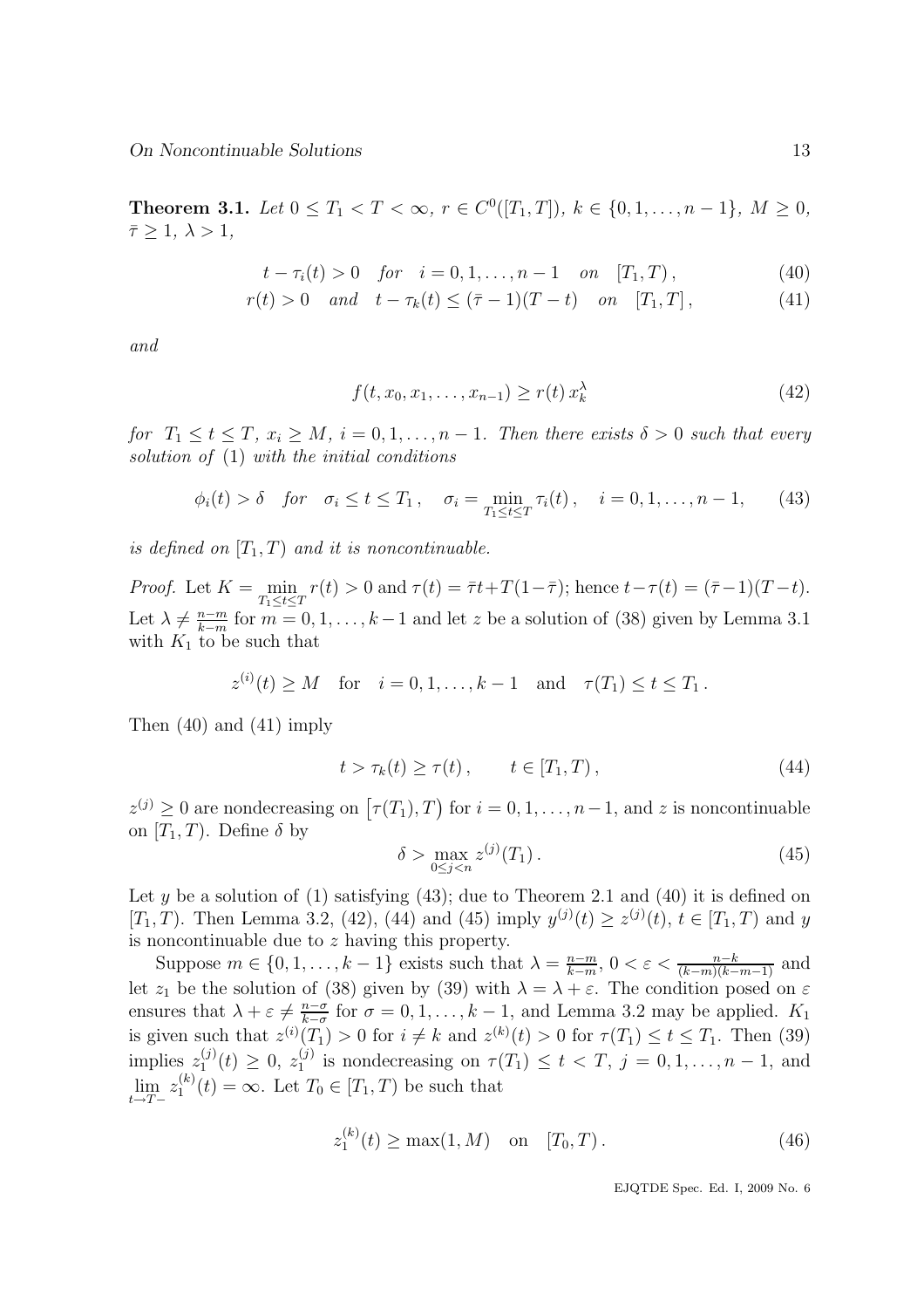Let z be a solution of (38), defined on  $[T_0, \overline{T}) \subset [T_0, T)$  satisfying the initial conditions

$$
\bar{\phi}_i(t) = \delta \stackrel{\text{def}}{=} \max_{0 \le j \le n-1} z_1^{(j)}(T_0) + 1, \qquad i = 0, 1, \dots, n-1, \tag{47}
$$

and  $t = T_1$  for  $i \neq k$  and  $\tau(T_0) \leq t \leq T_0$  in case  $i = k$ . From this, (40), (46), from Lemma 3.2 (applied on (38) and on (38) with  $\lambda = \lambda + \varepsilon$ ) and Theorem 2.1, it follows that  $z_1^{(i)}$  $I_1^{(i)}(t) \leq z^{(i)}(t)$  on  $[T_0, T), i = 0, 1, ..., n-1$ . Let y be a solution of (1) defined on  $[T_1, T)$  satisfying (43); note that due to (40) and Theorem 2.1, y is defined on [T<sub>1</sub>, T). Then Lemma 3.2, (42), (44) and (47) imply  $y^{(j)}(t) \ge z^{(j)}(t)$ ,  $t \in [T_0, T)$  and y is noncontinuable as z has this property. П

The next theorem solves the problem of existence of noncontinuable solutions for the initial problem.

**Theorem 3.2.** Let  $T > 0$ ,  $\tau_k(T) = T$ ,  $r \in C^0[0,T]$ ,  $k \in \{0,1,\ldots,n-1\}$ ,  $M > 0$ ,  $0 \leq T_1 < T, \ \lambda > 1, \ \bar{\tau} \geq 1, \ r(t) > 0 \ \text{on} \ [0, T],$ 

$$
0 \le t - \tau_k(t) \le (\bar{\tau} - 1)(T - t) \quad on \quad [T_1, T]
$$

and (42) holds for  $T_1 \le t \le T$ ,  $x_i \ge M$ ,  $i = 0, 1, ..., n-1$ . Then there exists  $\delta > 0$ such that every solution y on (1) with the initial conditions

$$
\phi_i(t) > \delta \quad \text{for} \quad \sigma_i \le t \le 0 \,, \quad \sigma_i = \inf_{0 \le t < \infty} \tau_i(t) \,, \quad i = 0, 1, \dots, n-1 \,, \tag{48}
$$

is defined only on a finite interval  $[0, t_0)$ ; i.e., y is noncontinuable on  $[0, t_0)$  (t<sub>0</sub> depends on  $y$ ).

*Proof.* If y is noncontinuable on  $[0, t_0) \subset [0, T)$  then the statement is valid. Let y be defined on  $[0, T]$ , then we can prove by the same way as in the proof of Theorem 3.1 that y is noncontinuable; it is a contradiction. Note, that, as  $y^{(i)}$  is nondecreasing, (48) implies  $y^{(i)} > \delta$  in a left neighbourhood of  $T_1$  given by the proof of Theorem 3.1. Moreover, assumption (40) is not supposed as we only need to show that  $t_0$  exists.  $\Box$ 

Remark 3.1. Theorem 3.2 is proved in [25] for special case of (1) without delays. Theorem 3.1 extends results given in [4], [6] for (1) without delays.

Remark 3.2. Similar results as in Theorems 3.1 and 3.2 can be proved under an assumption

$$
f(t, x_0, \dots, x_{n-1}) \le -K |x_k|^\lambda
$$

for  $t \in [T_1, T]$  and  $x_i \leq -M$ ,  $i = 0, 1, \ldots, n-1$ . The transformation  $y = -Y$  may be used, too.

**Corollary 3.1.** Consider  $y^{(n)} = r(t)|y(\tau(t))|$  $\lambda$  sgny( $\tau(t)$ ) with  $\lambda > 1$ ,  $\tau \in C^0(\mathbb{R}_+).$ Let  $C > 0$  and  $0 \leq T_1 < T < \infty$  be such that  $r > 0$  and  $0 \leq t - \tau(t) \leq C(T - t)$  on  $[T_1, T]$ . Then the differential equation has a noncontinuable solution on  $[0, T)$ .

Acknowledgement. The research was supported by the Grant No. 201/08/0469 of the Grant Agency of the Czech Republic and by the Ministry of Education of the Czech Republic under the project MSM 0021622409.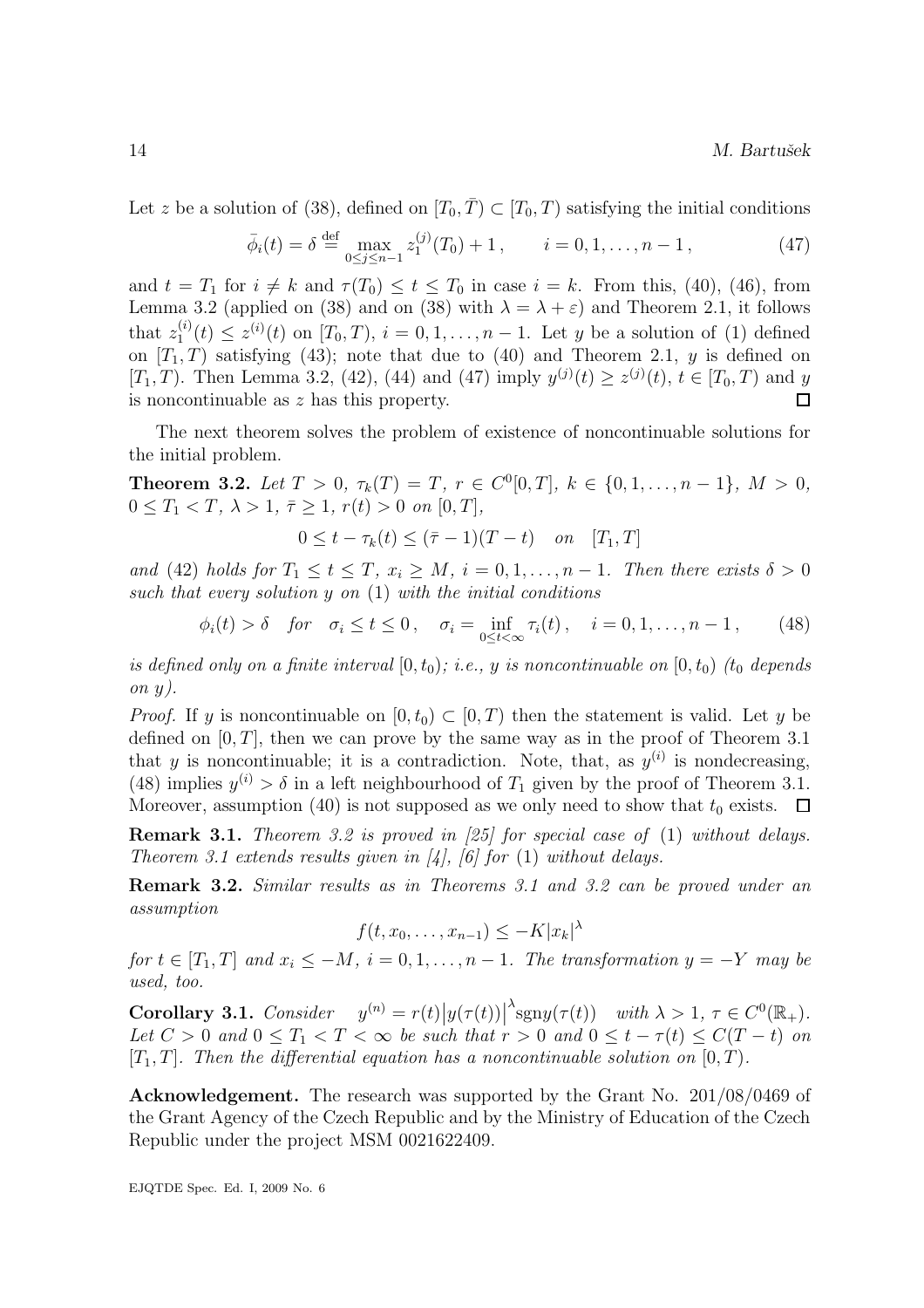## References

- [1] M. Bartušek, On existence of singular solutions of  $n$ -th order differential equations, Arch. Math. (Brno) 36 (2000), 395-404.
- [2] M. Bartušek, J. Osička, On existence of singular solutions, *Georgian Math. J.* 8 (2001), 669-681.
- [3] M. Bartušek, On existence of singular solutions, J. Math. Anal. Appl. **280** (2003), 232-240.
- [4] M. Bartušek, On existence of unbounded noncontinuable solutions, Ann. Mat. Pura Appl. (4) 185 (2006), 93-107.
- [5] M. Bartušek, Existence of noncontinuable solutions,  $EJDE$  2007, Conf. 15 (2007), 29-39.
- $[6]$  M. Bartušek, On existence of bounded noncontinuable solutions, *Math. Nachr.*, to appear.
- [7] M. Bartušek, Z. Došlá and J. R. Graef, *The Nonlinear Limit-Point/Limit-Circle* Problem, Birkhäuser, Boston, 2004.
- [8] M. Bartušek and J. R. Graef, On the limit-point/limit-circle problem for second order nonlinear equations, Nonlinear. Studies 9, No. 1 (2006), 361-369.
- [9] M. Bartušek and J. R. Graef, Strong nonlinear limit-point/limit-circle properties for forced Thomas-Fermi equations with p-Laplacian, Panamer. Math. J. 18, No. 1 (2008), 73-88.
- [10] M. Bartušek and J. R. Graef, The strong nonlinear limit-point/limit-circle properties for a class of even order equations, Comm. Appl. Nonlinear. Anal. 15, No. 3 (2008), 29-45.
- [11] M. Bartušek and J. R. Graef, The strong nonlinear limit-point/limit-circle properties for a class of fourth order equations, Comm. Appl. Anal. 11 (2007), 469-484.
- [12] M. Bartušek and M. Medved, Existence of global solutions for systems of secondorder functional-differential equations with p-Laplacian, EJDE 2008, No. 40  $(2008), 1-8.$
- [13] M. Bartušek and E. Pekárková, On existence of proper solutions of quasilinear second order differential equations, Electron. J. Qual. Theory Differ. Equ. 1 (2007), 1-14.
- [14] I. Bartušková, *Problems of Computations of Sewerage Systems*, PhD thesis, FAST Technical University, Brno 1977 (in Czech).